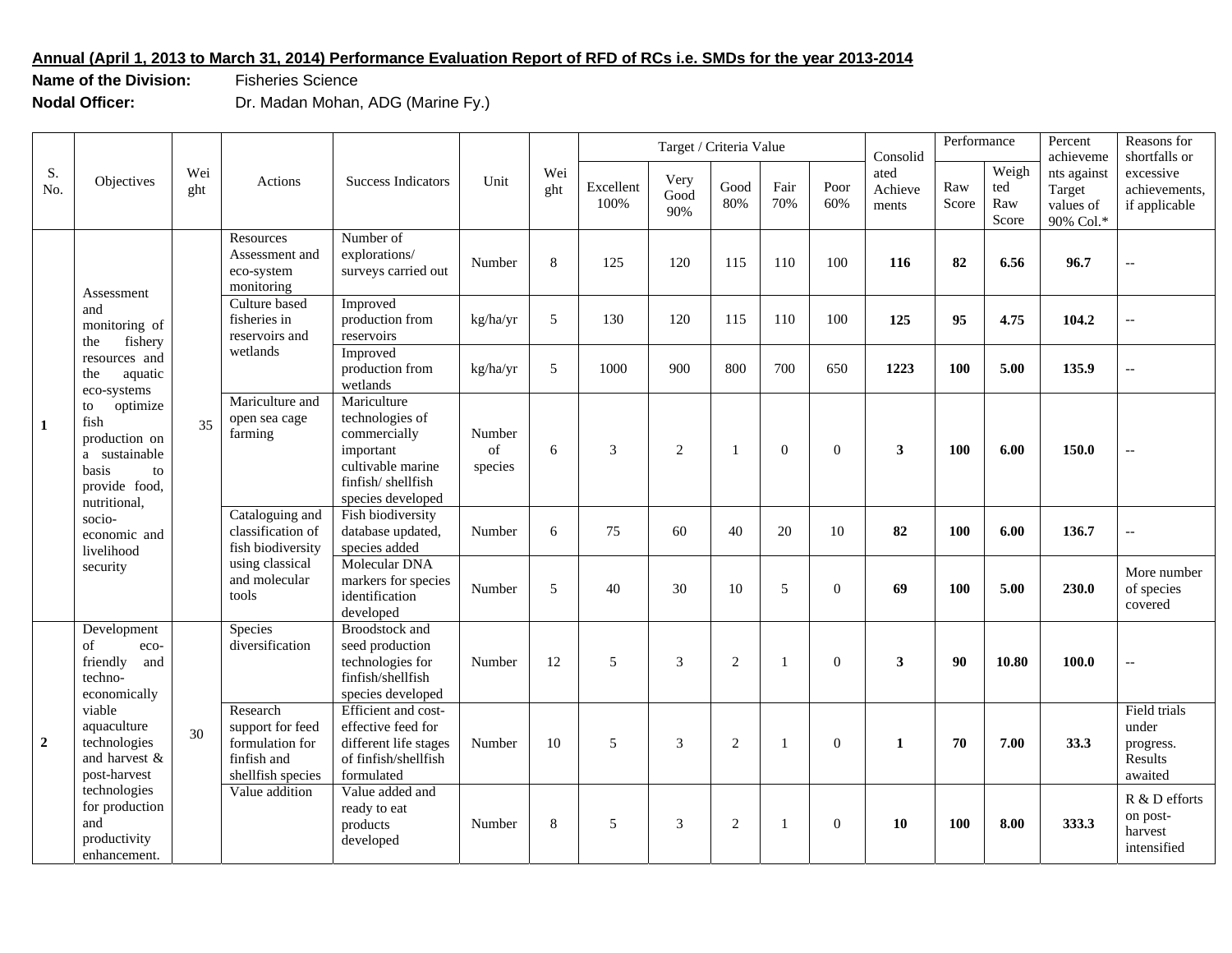|              |                                                   |    | Commercializati<br>on of process &<br>products                                                     | Process and<br>products<br>commercialized                    | Number                   | 3              | 2    |      | $\theta$       | $\theta$ | $\Omega$ | 5    | <b>100</b> | 3.00 | 500.0  | No specific<br>reasons for<br>commendable<br>achievements                                                                                        |
|--------------|---------------------------------------------------|----|----------------------------------------------------------------------------------------------------|--------------------------------------------------------------|--------------------------|----------------|------|------|----------------|----------|----------|------|------------|------|--------|--------------------------------------------------------------------------------------------------------------------------------------------------|
|              | Transfer of<br>Technology,<br>HRD and<br>Training |    | Education and<br>Training in<br>different aspects<br>of fishing & fish<br>processing<br>technology | PG/Doctoral<br>programmes<br>conducted                       | Number<br>of<br>students | 5              | 80   | 70   | 60             | $\Omega$ | $\Omega$ | 81   | <b>100</b> | 5.00 | 115.7  | $\overline{\phantom{a}}$                                                                                                                         |
|              |                                                   |    |                                                                                                    | Training and skill<br>upgradation<br>programmes<br>conducted | Number<br>of<br>trainees | 8              | 2000 | 1800 | 1600           | 1400     | 1200     | 5825 | 100        | 8.00 | 323.6  | Training<br>requirements<br>cannot be<br>anticipated in<br>advance                                                                               |
| $\mathbf{3}$ |                                                   | 24 | Consultancy<br>services                                                                            | Analytical &<br>advisory support to<br>the industry          | Number                   | $\overline{4}$ | 6    | 5    | $\overline{4}$ | 3        | 2        | 231  | <b>100</b> | 4.00 | 4620.0 | It is the<br>number of<br>clients<br>approached<br>for analytical<br>support.<br>There has<br>been some<br>confusion in<br>fixing the<br>targets |
|              |                                                   |    |                                                                                                    | Consultancy<br>services<br>undertaken                        | Number                   | $\overline{4}$ | 10   | 8    | $\overline{7}$ | 6        | 5        | 17   | <b>100</b> | 4.00 | 212.5  | Consultancy<br>requirements<br>cannot be<br>anticipated in<br>advance                                                                            |